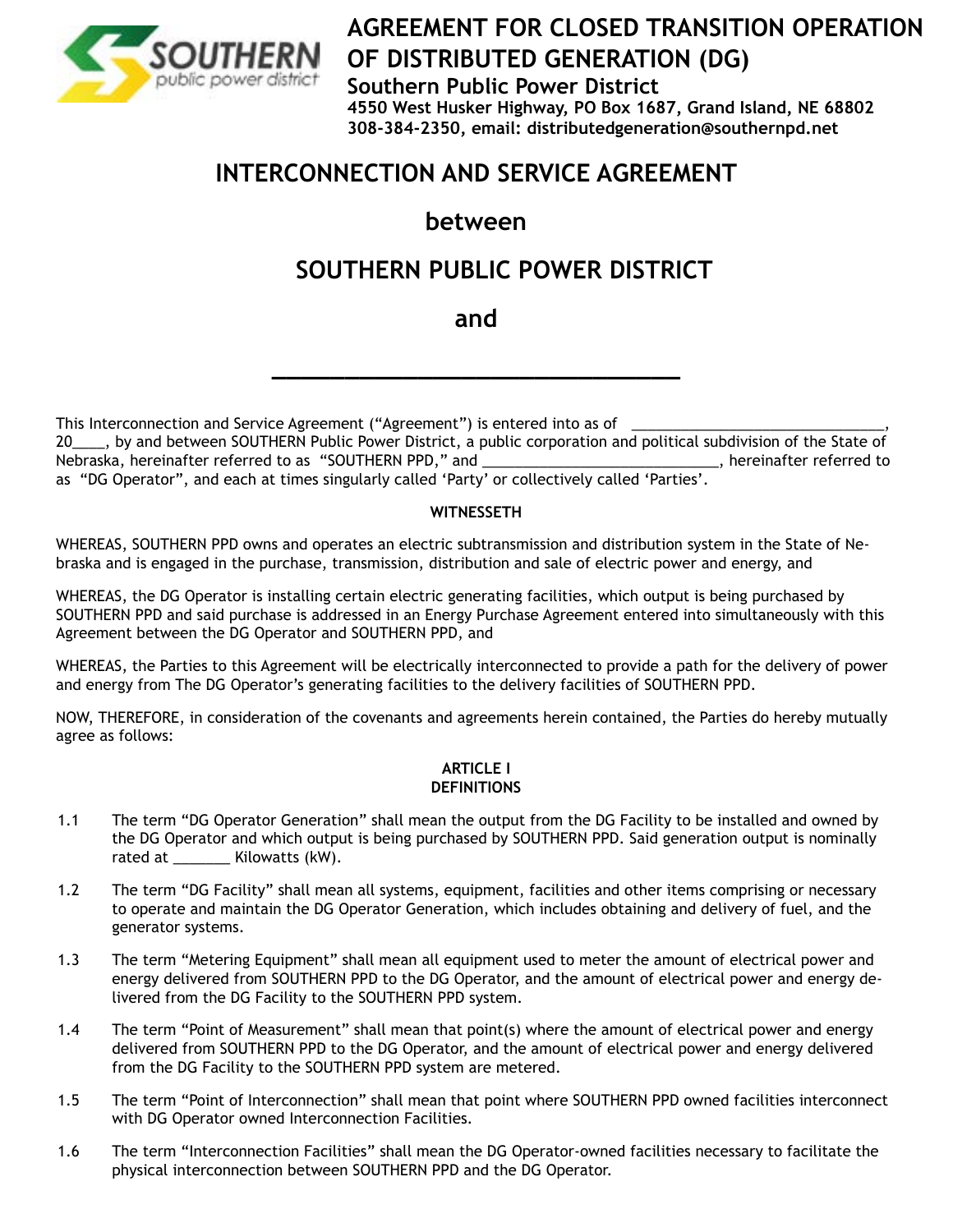#### **ARTICLE II TERM OF AGREEMENT**

2.1 SOUTHERN PPD shall have the right to require the DG Operator to immediately disconnect, or SOUTHERN PPD will cause to be disconnected, the generation facility without advance notice or liability if: a) there are any changes or alterations to the DG facility equipment which are unapproved by SOUTHERN PPD; b) in SOUTHERN PPD's sole judgment, the facility has not incorporated necessary features for automatically counteracting the effect of anticipated possible sources of failure (fail-safe design); c) the facility causes any electrical problem(s) with other SOUTHERN PPD customers; d) the facility may pose a risk to SOUTHERN PPD employees, customers or the general public. Should this occur, it shall give SOUTHERN PPD the right to terminate its agreement with the DG Operator and to recover from the DG Operator the cost and expenses incurred by SOUTHERN PPD.

#### **ARTICLE III APPLICABLE LAWS AND REGULATIONS**

3.1 This Agreement and all rights, obligations, and performances of the Parties hereunder, are subject to all applicable federal, state and local laws, ordinances, rules and regulations, and other duly authorized action of any governmental authority having jurisdiction over the Parties and/or their respective facilities. A Party performing work within the boundaries of the other Party's facilities must abide by the safety rules applicable to the site.

#### **ARTICLE IV INTERCONNECTION FACILITIES**

- 4.1 The DG Operator shall own and be responsible for the cost, design, equipment, installation, maintenance, and renewals and replacements of the DG Facility and all facilities from the DG Facility to the Point of Interconnection. The generation equipment must detect and operate the generator breaker for system disturbances or generator malfunctions. Said facilities/equipment installed must meet applicable codes for generation facilities of this size to include but not be limited to, the National Electric Code, National Electric Safety Code, the Institute of Electrical and Electronics Engineers, and qualified independent testing laboratories.
- 4.2 SOUTHERN PPD shall make, or cause to make, the physical wiring connection at the Point of Interconnection.
- 4.3 The DG Operator shall own and be responsible for the design, equipment, installation, maintenance, renewals and replacements of all facilities required to deliver the DG Operator Generation to the Point of Interconnection.
- 4.4 The DG Operator agrees to allow SOUTHERN PPD access to the DG facility under both normal and emergency conditions for the purpose of inspection and testing of the interconnection equipment. Under normal conditions, SOUTHERN PPD intends to provide advance notice of all site visits and will coordinate such visits with the DG Operator or the DG Operator's representative. Emergency conditions may require SOUTHERN PPD access the DG facility without advance notice.
- 4.5 Upon termination of this Agreement, for any reason, either Party shall have the right to reclaim Interconnection Facilities that it owns.
- 4.6 SOUTHERN PPD shall have sole authority to operate and maintain switches and other equipment located on SOUTHERN PPD owned Interconnection Facilities.
- 4.7 The DG Operator agrees to limit generation, to the extent requested by SOUTHERN PPD in order to facilitate operation and maintenance of Interconnection Facilities or SOUTHERN PPD distribution facilities.
- 4.8 The DG Operator Generation shall be capable of synchronizing with an energized SOUTHERN PPD distribution system. The synchronous switching which interconnects the generation equipment to the SOUTHERN PPD line will be completed by an automatic synchronizing device to prevent damage to equipment. Upon completion of the generator connections and prior to the initial connection to the SOUTHERN PPD system, The DG Operator and SOUTHERN PPD will jointly check phasing and rotation between the generator and the utility system.
- 4.9 SOUTHERN PPD requires periodic testing and verification of all DG-utility interconnections. The test(s) shall verify the interconnection functions as originally approved by SOUTHERN PPD. The interconnection equipment shall be tested for conformity with the initial, 'as installed' test requirements. This testing will be done by SOUTHERN PPD employees.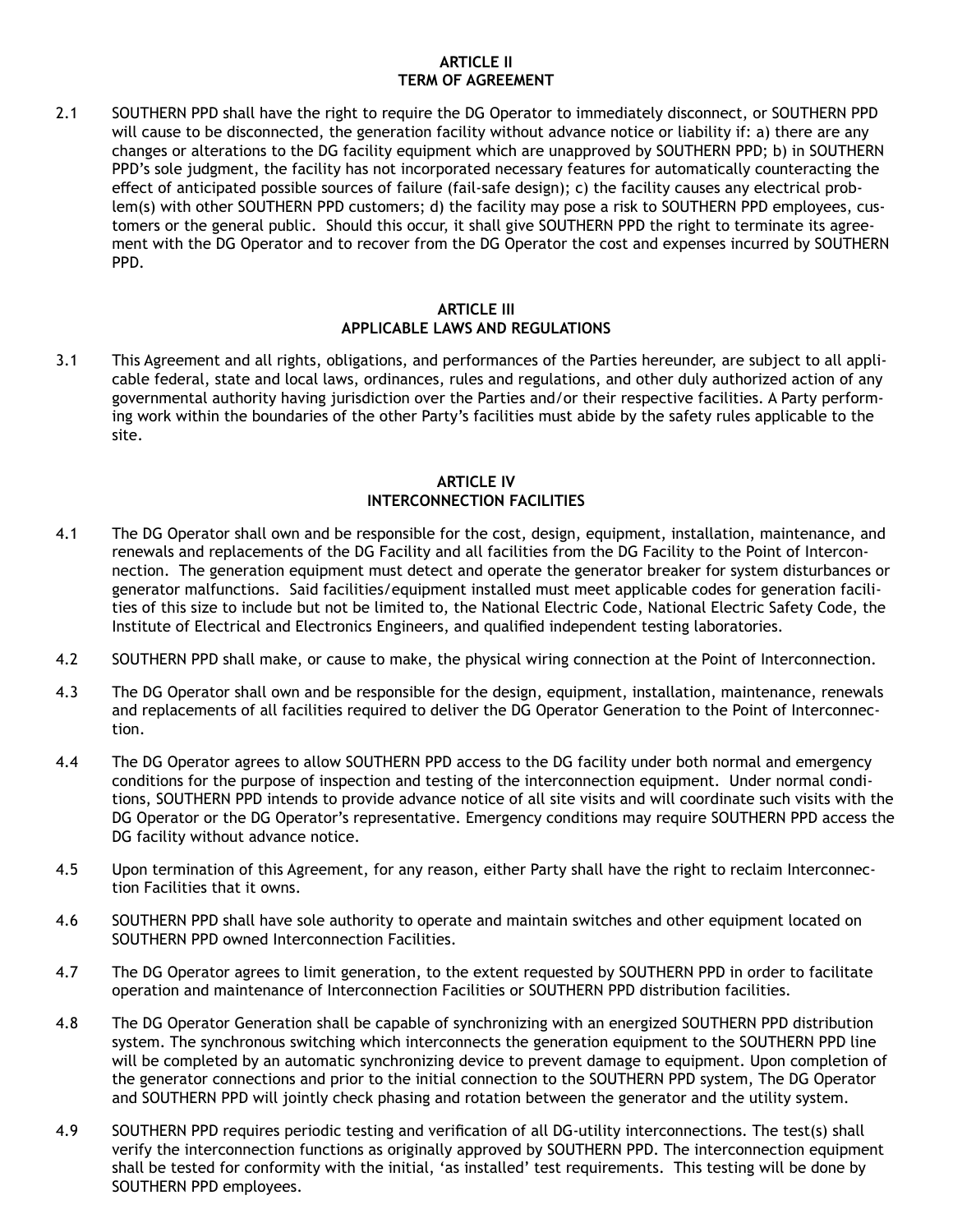- 4.10 If the DG Operator, at any time after the original construction of the Interconnection Facilities, requests a change or relocation of the Interconnection Facilities for any reason, a request from the DG Operator to SOUTHERN PPD for such change shall be made at least six months prior to the date of the proposed change or relocation. SOUTHERN PPD will provide to the DG Operator, as soon as practicable after a change or relocation request has been received, the estimated cost for the change or relocation of the Interconnected Facilities. Should The DG Operator decide to proceed with such change or relocation and prior to SOUTHERN PPD starting the work associated with the project, the parties shall agree upon the terms and conditions governing such change or relocation of Interconnected Facilities. All costs for change or relocation of the Interconnected Facilities requested by The DG Operator, including but not limited to, design, engineering, material, and installation shall be borne by The DG Operator.
- 4.11 In the event SOUTHERN PPD is required to change or relocate Interconnection Facilities due to the action of any governmental entity having regulatory authority over such facilities or upon request of change or relocation by SOUTHERN PPD for any reason, then the costs of the change or relocation of the Interconnected Facilities shall be borne by SOUTHERN PPD.

#### **ARTICLE V DELIVERY POINT AND METERING**

- 5.1 The DG Operator Generation shall be delivered by the DG Operator to SOUTHERN PPD at the Point of Interconnection and SOUTHERN PPD shall take possession of such output, as measured by metering equipment at that point.
- 5.2 SOUTHERN PPD shall own and be responsible for the cost, equipment, installation and maintenance to provide Metering Equipment at the Point of Interconnection.
- 5.3 The SOUTHERN PPD provided metering will meter the amount of electrical power and energy delivered from SOUTHERN PPD to the DG Operator, and the amount of electrical power and energy delivered from the DG Facility to the SOUTHERN PPD system. The net amount of any power delivered to the DG Operator will be charged at the applicable SOUTHERN PPD retail rate schedule. The DG Operator shall be responsible to pay SOUTHERN PPD for those assessed costs.
- 5.4 By January 31 of each year, the DG Operator must submit to SOUTHERN PPD a meter reading indicating the total amount of DG Operator Generation produced during the previous calendar year.
- 5.5 The installation of a DG facility does not exclude the DG Operator from the minimum charges associated with the account and calculated according to the applicable SOUTHERN PPD rate schedule or contracted agreement.

#### **ARTICLE VI DELIVERY SERVICE**

- 6.1 SOUTHERN PPD takes delivery of The DG Operator Generation at the Point of Interconnection.
- 6.2 Interconnection of the DG Facility with SOUTHERN PPD's distribution system does not grant to the DG Operator the right to export power, nor does it constitute an agreement to wheel excess power.

### **ARTICLE VII OWNERSHIP OF FACILTIES**

7.1 Any Party having ownership of any and all equipment, and all salvageable facilities, installed on the property of the other, shall be and remain the owner of such property.

#### **ARTICLE VIII INDEMNITY**

8.1 The DG Operator hereby agrees to indemnify and hold harmless SOUTHERN PPD, their respective directors, officers, employees, agents and representatives, from any and all losses, and any and all claims, liabilities,